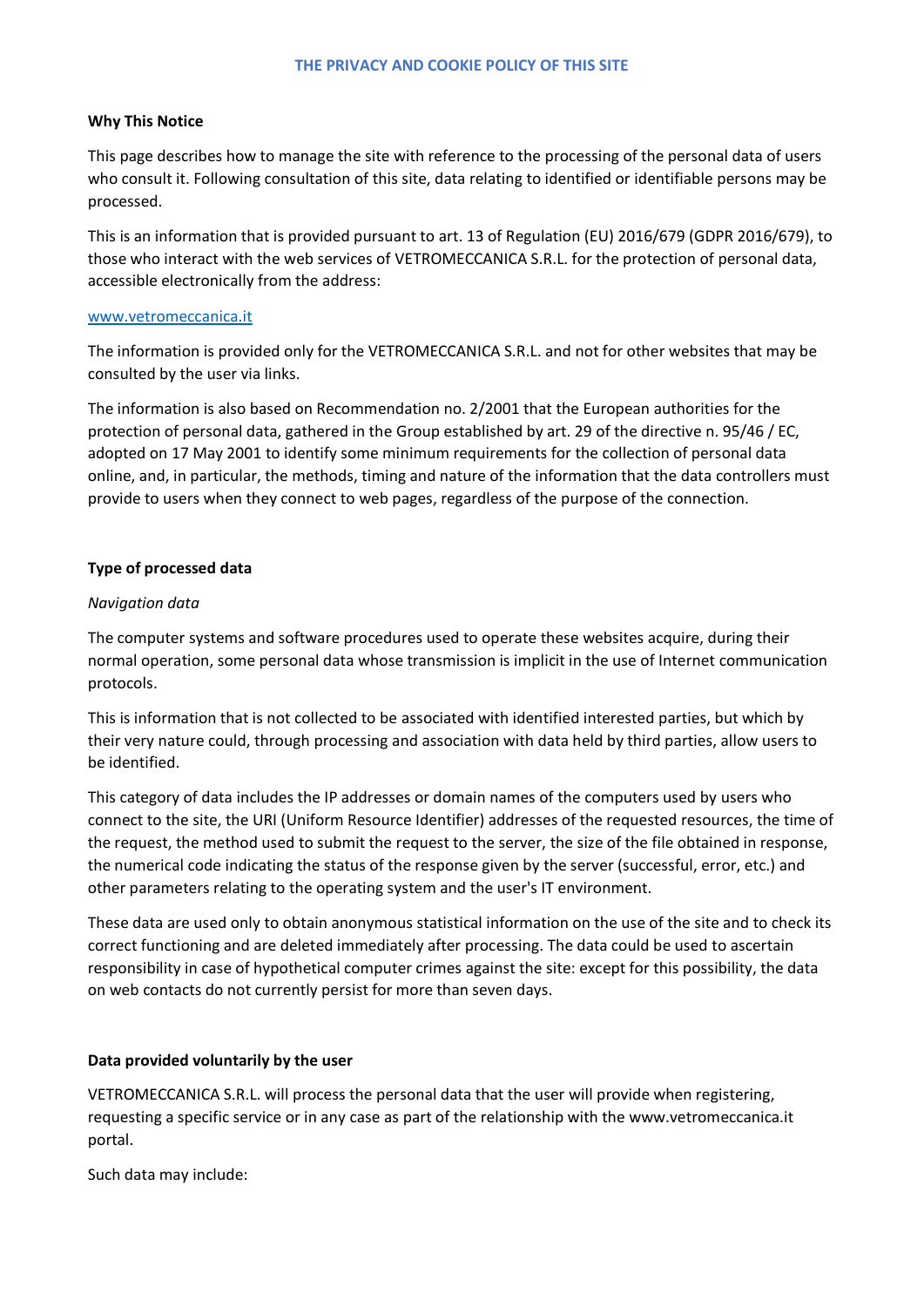- identification and contact data (name, surname, e-mail address, etc.);
- data relating to the Curriculum Vitae.

The provision of personal data is a necessary requirement for the provision and consequent use of the requested Services. Failure to provide certain data (personal data, e-mail address, etc.) therefore, could make it impossible for the Data Controller to provide the requested Services.

VETROMECCANICA S.R.L. will indicate from time to time, also through its own forms on the portal www.vetromeccanica.it, the data whose conferment is strictly necessary for the use of the Services and the additional data whose conferment is instead necessary only in order to enrich one's experience user in the context of the same Services.

#### **Owner, Data Processor and DPO**

The Data Controller is VETROMECCANICA S.R.L., in the person of the legal representative. The list of data processing managers is constantly updated and can be consulted at the company's registered office. The DPO has not been appointed.

#### **Purpose of the processing for which the data are intended**

The personal data you provide will be used for the following purposes:

- a) To provide the services requested by the user on the vetromeccanica.it portal
- provide information services on the products and services offered;
- manage contact operations through the "contacts" area of the website;
- guarantee correct navigation on the www.vetromeccanica.it portal.
- b) To evaluate an application by sending the Curriculum Vitae

c) To send communications relating to the services offered, newsletters and personalized news, containing material and promotional initiatives of their activities and services with automated methods (e-mail).

#### **Nature of the Contribution**

The provision of data for the purposes described in lett. a) and b) is mandatory: any refusal to provide such data will make it impossible for VETROMECCANICA S.R.L. to proceed with the complete provision of the services offered and / or to consider your application for a job position at the Company.

The provision of data for the purpose described in lett. c) is optional: the lack of your consent will only make it impossible to receive advertising messages or newsletters from the Company.

#### **Processing methods**

All personal data are mainly processed through electronic tools and methods, however processing by paper means is not excluded a priori.

The data will be stored in a form that allows the identification of data subjects only for the time strictly necessary to achieve the purposes for which the data were originally collected and, in any case, within the limits of the law.

In order to ensure that personal data are always accurate, updated, complete and relevant, we invite users and other interested parties to keep their data updated through the specific functions of the sites and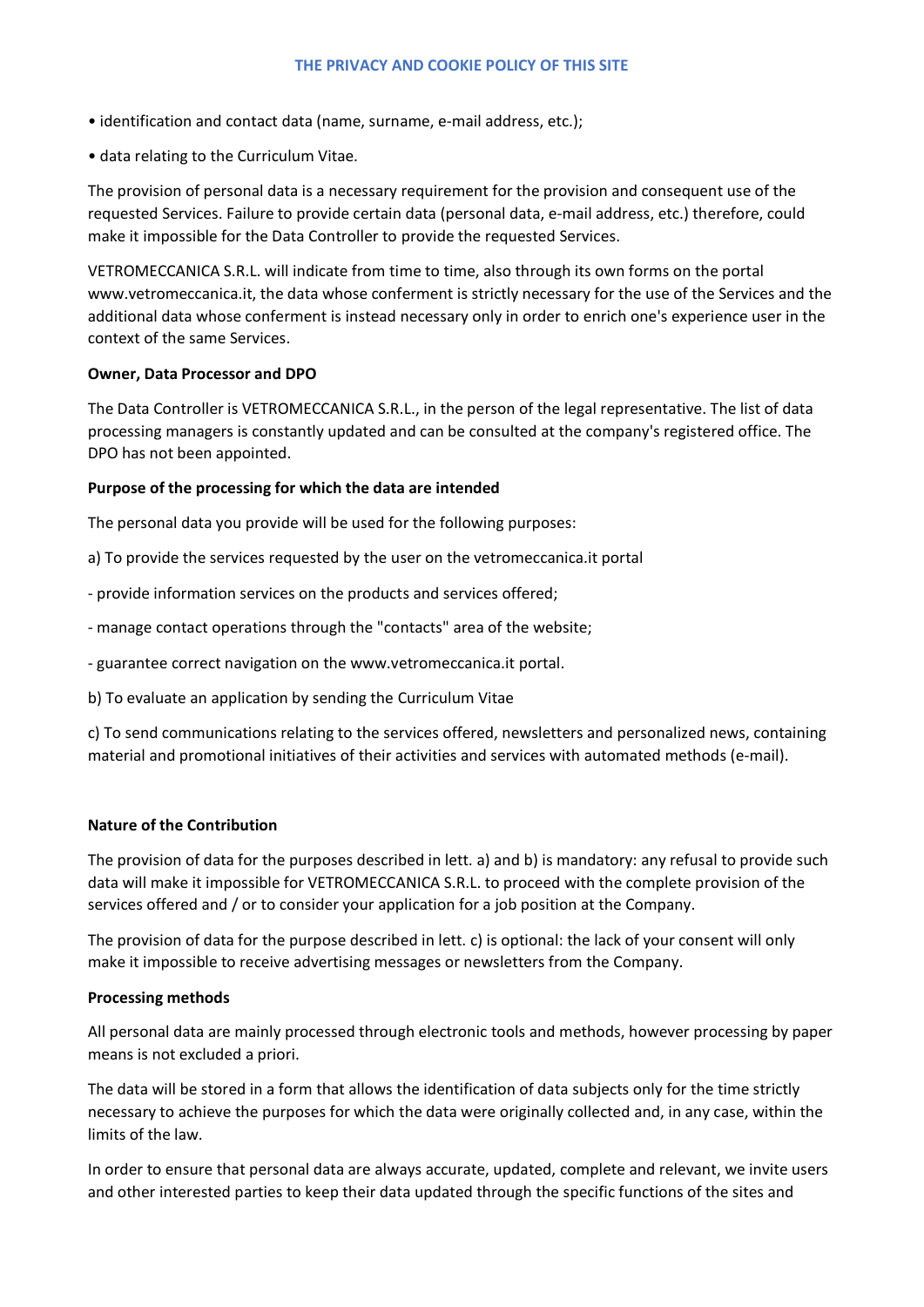applications connected to the portal www.vetromeccanica.it, or to report any changes made to the following e-mail address: info@vetromeccanica.it

Personal data will be processed only for the time necessary in relation to the purposes described above.

Security measures will be used to ensure the confidentiality of the data subject to whom these data refer and to avoid undue access to third parties or unauthorized personnel.

## **Place of data processing**

The treatments connected to the web services of this site take place at the legal and operational headquarters of VETROMECCANICA S.R.L. and are only handled by specifically appointed personnel; the data are also processed in any other place where the parties involved in the processing are located.

The Data Controller reserves the right to use cloud services and, in this case, could identify as its suppliers some subjects who operate and own their servers outside the European Union. In particular, the processing of the data carried out by the Data Controller could result in a transfer of the same to the United States. The interested party can avoid the transfer of their data outside the EU by not subscribing to the newsletter service.

For further information, please contact the Data Controller.

## **Data processing times**

The data is processed for the time necessary to perform the service requested by the user, or required by the purposes described in this document, and the user can always request the interruption of the processing or the cancellation of the data.

We inform you that the data in the Curriculum vitae will be kept by the Data Controller for 24 months from the time of their transmission by the interested party.

#### **Disclosure of data to third parties**

No data will be disseminated. Where communication to third party suppliers, consultants or partners should be necessary for needs related to the provision of the Services, the Data Controller will be responsible for appointing the latter as data processors pursuant to art. 28 of the Regulation, by virtue of the demonstrated ability, experience and reliability.

Interested parties may request at any time the complete list of data processors appointed from time to time by VETROMECCANICA S.R.L., by sending a request to the Data Controller at the e-mail address: info@vetromeccanica.it.

It is understood that users' personal data may be freely disclosed to third parties, such as police forces or other public administrations, whenever this is permitted by law or required by an order or provision of a competent authority. These subjects will process the data as independent data controllers.